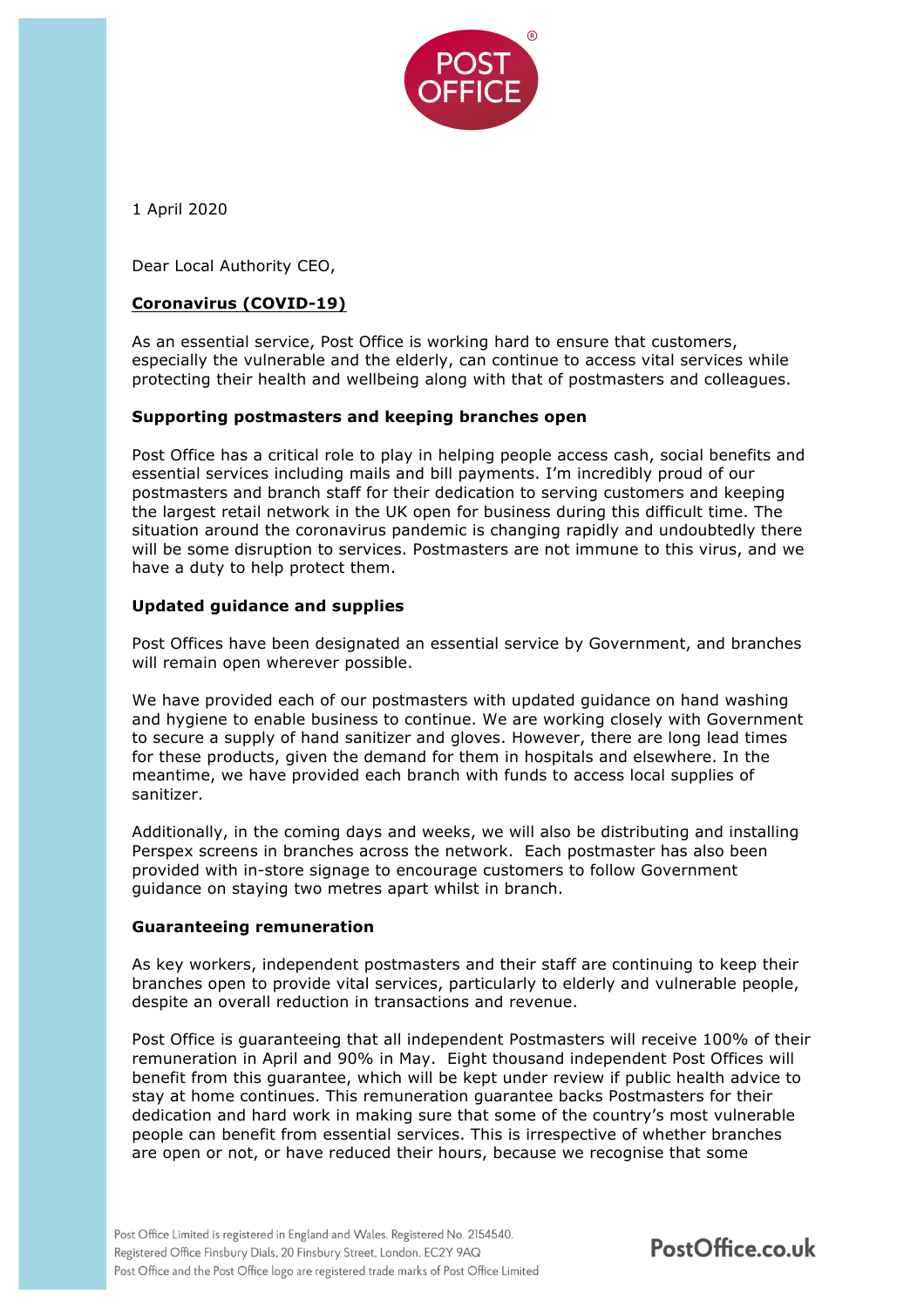branches have had to close through circumstances outside of their control such as self-isolation or sickness.

#### **Access to cash**

We have a critical role to play in providing access to cash to some of the most vulnerable in society. Through our Banking Framework agreement with all of the UK's banks, and the network of branches we have across the country, we are able to do this like no other organisation.

However, we are conscious that during this crisis, some customers will be unable to leave the house or accommodation, and might not have ready access to family or friends. We are working with several high street banks and Government on a way to overcome this, and we are hopeful that we will have a solution to announce in the coming week. We know that this will be a lifeline for many people who are isolated and rely on cash to pay for goods and services and we are working around the clock to put new services in place.

#### **Post Office Card Account, provided on behalf of DWP**

For Post Office Card Account (POca) customers, we are in constant communication with DWP about how we can best support these customers, often the most vulnerable in society.

Payments by government departments into POca accounts are unaffected. For those who cannot visit a Post Office to make a withdrawal we have established processes in place to allow a trusted person to be added to a card holders account, which will allow them to withdraw cash out from their local Post Office counter or Post Office ATM on their behalf. We are working hard to improve this process to allow this to be set up by customers without the need for them to venture outside to visit a post office. Further information on this will be available as soon as next week.

For those who are isolated and without nearby help from family and/or friends, we are continuing to work with DWP to look at other ways in which we can ensure that can access their accounts nonetheless. We hope to have some news soon. In the meantime, if one of your constituents is having trouble accessing their money due to being isolated, they should call the POca helpline on 0345 722 3344 or contact their local authority community hub for assistance.

## **Disruption to services**

Some Post Offices will be forced to close during the outbreak when postmasters go into isolation or become unwell themselves.

Where this is the case, posters should be displayed to explain where the next available branch is, and opening hours will be available through Branch Finder on the Post Office website and App. This is being updated three times a day by a dedicated team to provide customers with the most up to date information.

I want to assure you that we are doing everything we can to ensure that postmasters have the support they need and our field teams and area managers are on hand to support them. The weeks ahead will be challenging but I am sure that, with your continued support, we will be able to keep the majority of the network open for business and serving communities in your constituency and right across the UK.